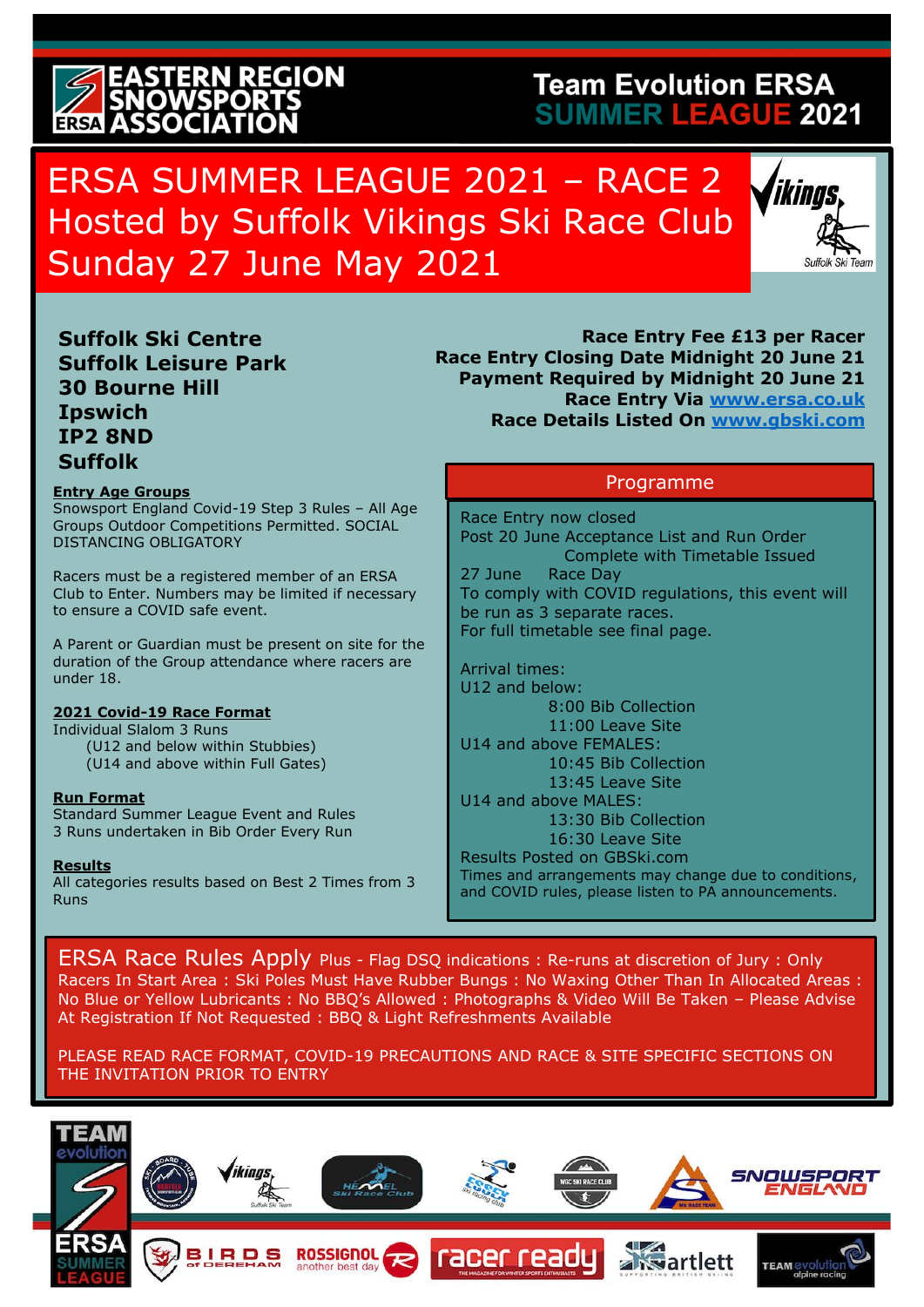## EGION

## **Team Evolution ERSA SUMMER LEAGUE 2021**

## Race Format – Amended 2021 Covid-19 Race Format

As at 27<sup>th</sup> June, COVID restrictions will still apply due to the Government delay in implementing the last stage of the COVID road map.

In order to have the most chance to run a safe and compliant event, the following rules will apply:

Changing rooms will not be available, please change in the car park. Wherever possible all events, meetings, notices etc will take place outside, and the need for anyone to go inside will be limited.

Racers may carry skis to the top between runs but must not have more than one pair of skis in the start area at any one time and may not return to the start after their third run. There is no ability to leave items at the top of the slope for collection at a later stage, items left will be disposed of under Covid rules. No one other than racers may be in the start area at any time.

Facemasks may be required, and all attendees should bring one with them. Any currently prevailing social distancing rules must be followed and will be advised on the day.

The event will be run as 3 separate events, U12 and below, U14 and above Female, and U14 and above Male, each event will comprise 3 runs through the race course, followed by a Top 16 knock out event.

Racers should only be on site for the durations of the event for which they are competing in.

Results will be calculated at the end of the day and published to [www.gbski.com](http://www.gbski.com/) as soon as possible. Results will be based on the following criteria U12 and below Results based on Best 2 Times from 3 Runs and for U14 and above Results based on Best 2 Times from 3 Runs – this is to assist with mixed ages in Groups.

ERSA have decided that at ERSA Summer League Races in 2021 there will be no race awards (medals or trophies). The rationale behind this is that initial races in the series were run in more restrictive times, with racers having to leave after their runs and no prize giving being possible. Removing the cost of race awards also helps organisers make the races this season as cost effective as possible as other costs have increased but we have kept race entry costs static. Overall Series trophies will still be awarded at the end of the season (and for the end of season Championship).

ERSA have also decided that after a year's break from racing to reset all the ERSA seed points to 999.99 to allow the system to be updated and to remove racers who haven't raced for many years but whose points affect the seeding. Points from all ERSA races 2021 will form the basis of the new seeding system.

Prevailing restrictions may apply to the use of the centre facilities (e.g. masks, distancing etc.,) which may be operating during the day. Please bring your own hand sanitiser.

All competitors and those accompanying should follow the latest Government Guidelines regarding Covid-19 and not attend if they are in lockdown or have symptoms of Covid-19. It is recommended that all attending undertake one of the NHS Lateral Flow Test prior to travel. Please do not attend if any of your Group records a positive test and seek NHS guidance.

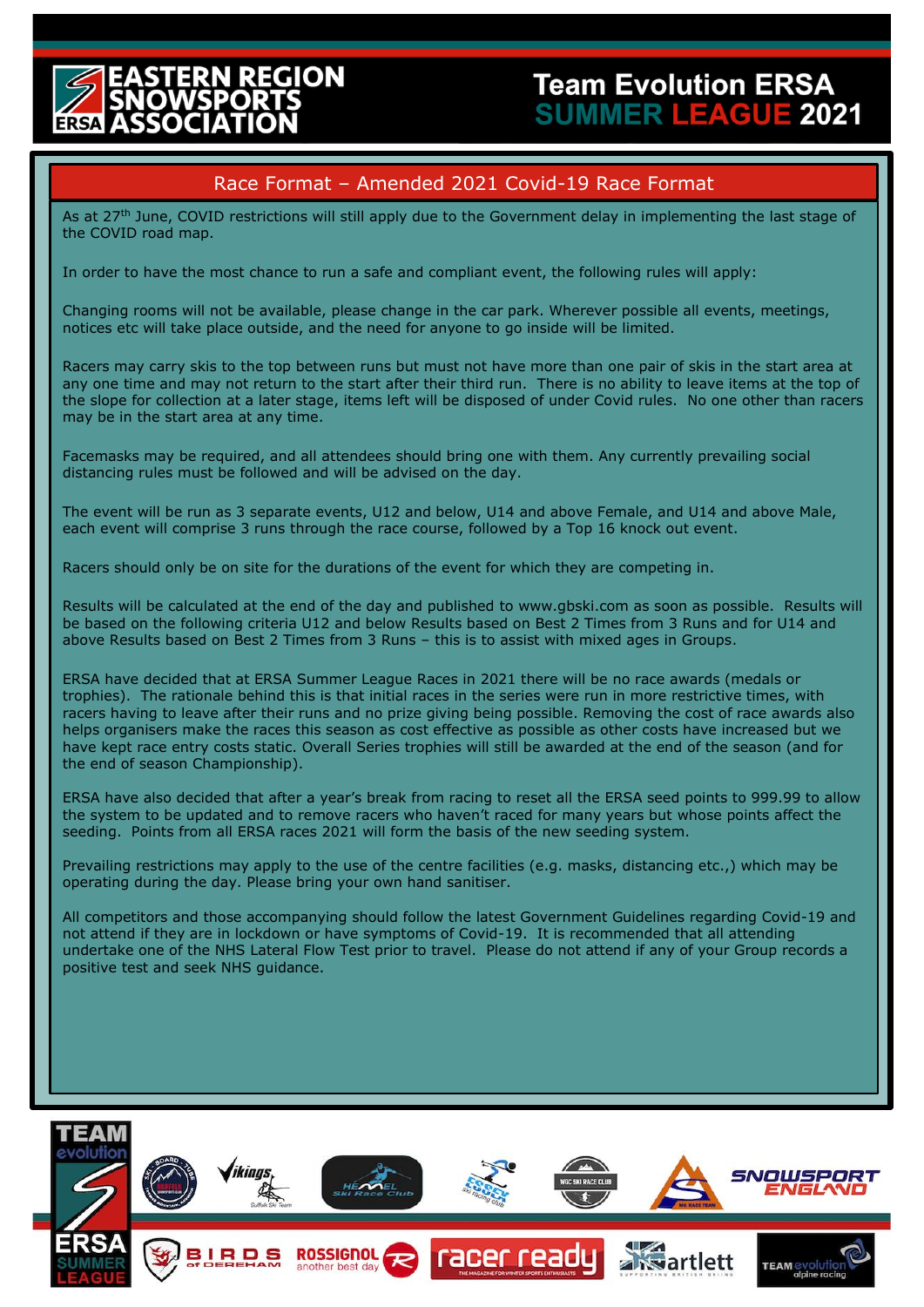## **EGION**

## **Team Evolution ERSA SUMMER LEAGUE 2021**

## RACE AND SITE SPECIFIC INFORMATION

There is to be no parking at the bottom of the slope, which will be used to create a one-way system for competitors. Parking in the lower car park is for race organisers, volunteers and disabled parking only. Please respect this. All other parking should be as directed.

There will only be access to toilet and sanitary facilities in the car club building and portable facility. The Ski Centre Reception will not be open, and the hire of equipment will not be possible. First Aid will be provided by the slope / VIK Ski Club appointed first aid.

All skiers are to wear gloves when using the ski lifts. Lift hangers will be cleaned prior to the start of the event.

Only one pair of skis will be allowed up to the top of the slope, no  $2<sup>nd</sup>$  pairs allowed. Similarly, no ski prep equipment will be allowed to be left at the top of the slope as after the  $3<sup>rd</sup>$  run you will not be able to return to the top of the slope to collect. No parents or other helpers allowed on the slope or within the start.

Please listen carefully for PA announcements and follow any request.

Competitors not present at the start when called will not be allowed to start and will forfeit that run. Racers must be ready to enter the start when the preceding racer has started. Please be fully ready to start when instructed, i.e. skis, gloves, helmet etc on and fastened ready to race.

There will be an outdoor BBQ (weather permitting) providing bacon sandwiches and hot and cold drinks along with the famous Vikings cake and refreshment stalls. A raffle/tombola will also be run

Bibs are to be removed by the racer at the end of their third run and placed in the bib collection box. Lost bibs will be charged at £25.

Tents, gazebos, etc, may be erected but please ensure social distancing is maintained.

Should the event be cancelled due to changes in Government and SE rules, entry fees will be refunded, or held over for a future ERSA race entry.

**This race is held in compliance to Step 3 of SE Guidelines and we can only accept entries from competitors who are a registered member of an ERSA Club.**